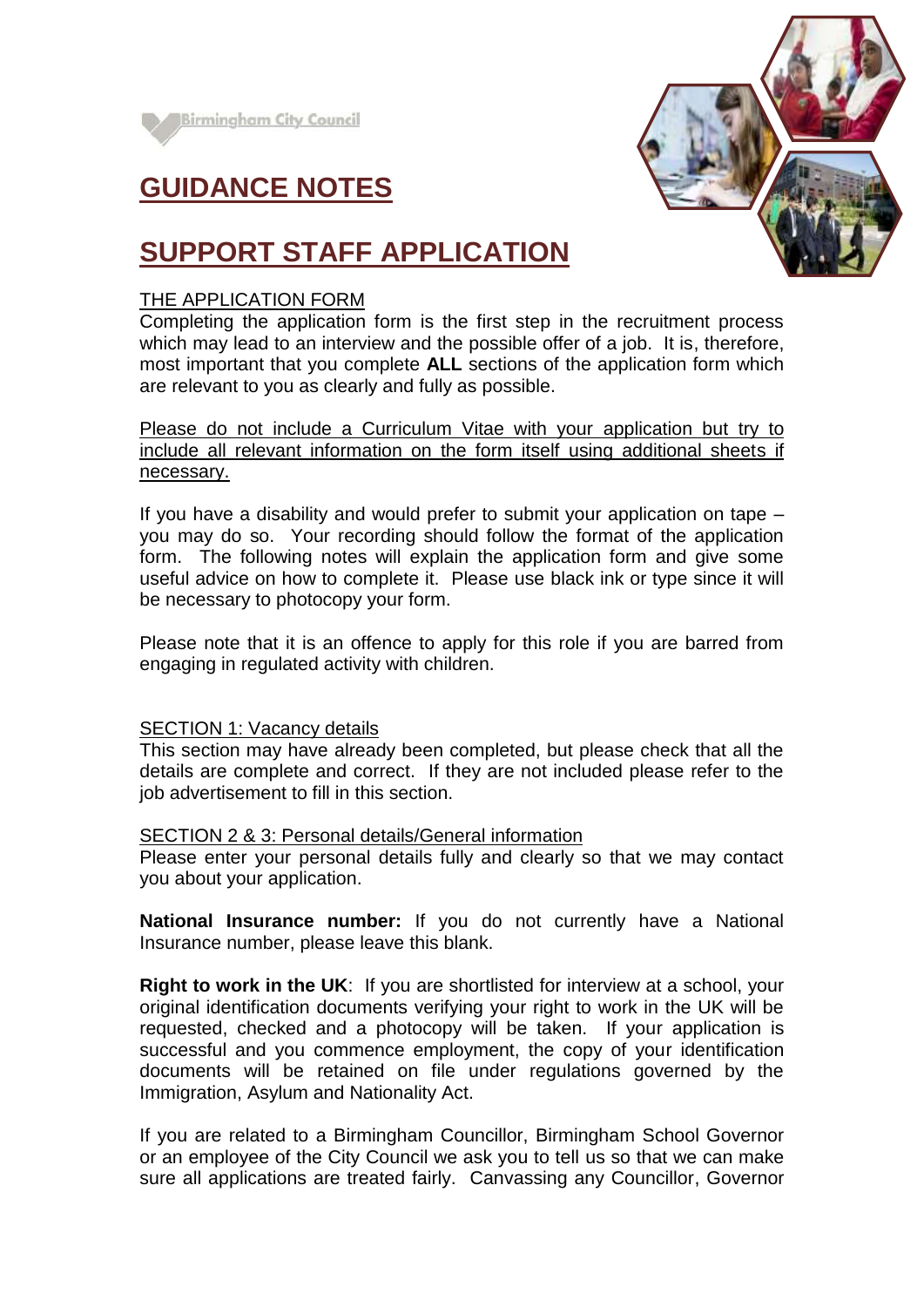or employee of the City Council (i.e. seeking to gain an unfair advantage through personal contacts) will disqualify your application.

## SECTION 4: Arrangements for interview

If you have a disability, please complete this section so that suitable arrangements can be made if you are called for an interview and/or a work based exercise.

### SECTION 5: Education/qualifications

Please enter details starting with the most recent first. We are interested in **ANY** form of education you have followed, including any courses which did not lead to an examination or qualification. We will take full note of any education or qualifications gained overseas or as part of an employment training scheme. Successful candidates will be required to provide proof of qualifications.

### SECTION 6: Training

Starting with most recent first, please include any training gained through work or other activities, which you feel is relevant to the job for which you are applying for.

#### SECTION 7: Membership

This section refers to membership of institutes or organisations relevant to the job you are applying for, such as professional, occupational or trade membership.

### SECTIONS 8 & 9: Past Employment & Experience

**It is ESSENTIAL that you give full details in chronological order, starting with the most recent first, of all employment and other experience since leaving secondary education. This should include any breaks or unpaid activities such as voluntary work, child rearing, travel abroad, etc. Please ensure there are no gaps in your completed service history before returning your form as this could result in your form being rejected.**

We require information on all past or present employment. If you have recently left university, college, or a training programme and have not yet had a full-time or permanent job, please give details of any other employment that you may have had such as work experience, part-time, holiday work or voluntary work. Please include your current job title and where applicable school and Local Authority.

#### SECTION 10: Retirement/Dismissal

Please ensure you tick the appropriate box and provide details if necessary.

#### SECTION 11: References

**Please give the names and addresses, both postal and e-mail if of two referees. If you have been or are employed, the first referee should be**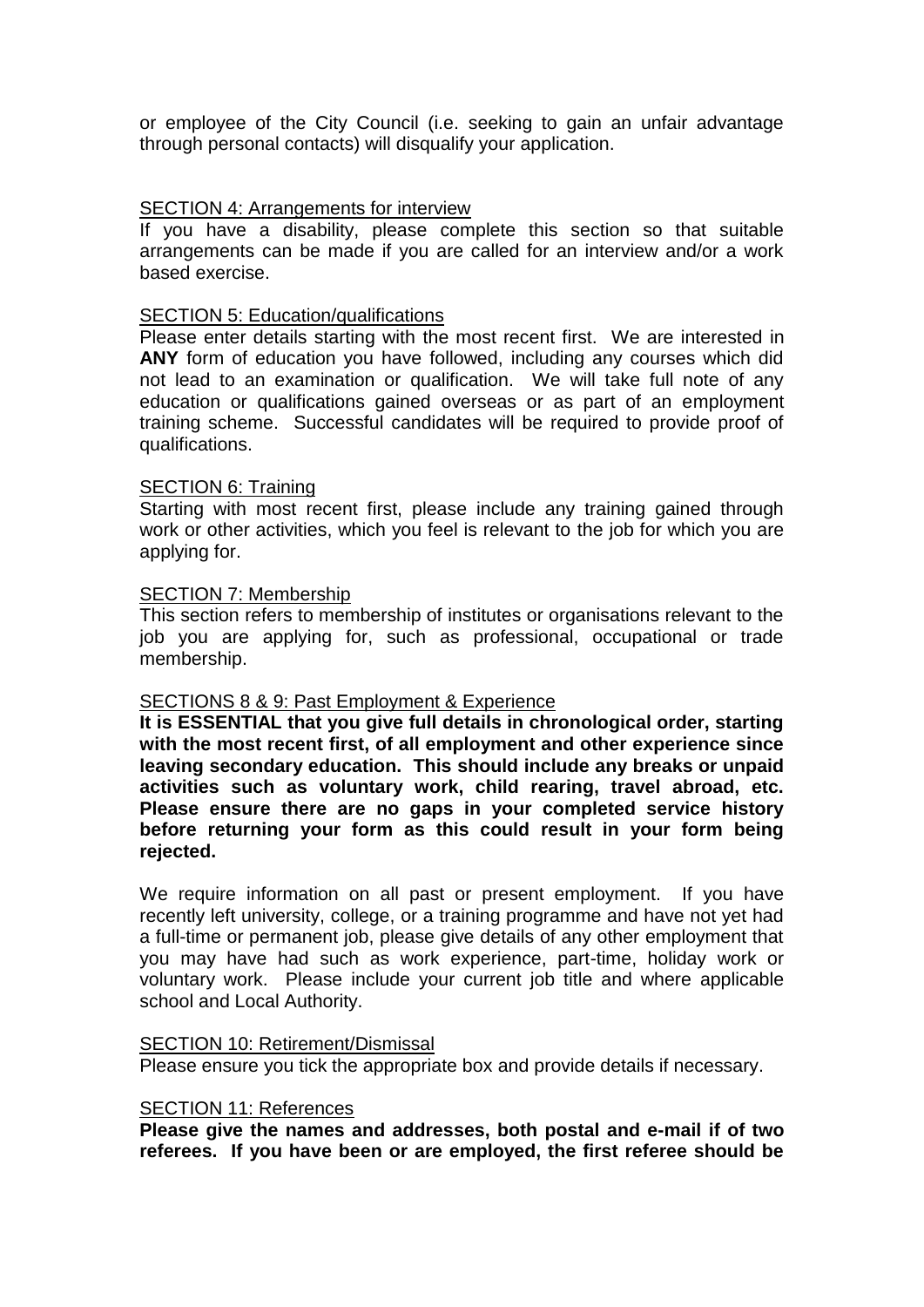# **your current or most recent employer. If this employment has been within a school, this will normally be your head teacher.**

If you are not currently working with children, but have done so previously, one of your referees should be from your most recent employer, where you were employed to work with children.

Please be aware that if you are currently or have previously worked with children, on either a paid or voluntary basis, the employer will be asked if there are any disciplinary offences relating to children, including any in which the penalty is 'time expired'. They will also be asked if they have any child protection concerns and the outcome of any enquiries or disciplinary procedures.

If you have been unemployed for some time, you should instead, name somebody who knows you well and wherever possible someone able to comment on you in relation to the job for which you have applied. References will not be accepted from relatives or from people writing solely in the capacity of friends.

Written references will be required for all shortlisted candidates in order that any relevant issues can be taken up at interview. Previous employers may also be approached to verify particular relevant experience or qualifications prior to interview.

### SECTION 12: Other relevant information in support of your application

When completing this section you can mention any experience gained through work, school, college, at home, in voluntary work, in work experience or through hobbies. Think about how you can draw upon your skills and experience, and then match these against the criteria set out on the person specification. You should avoid bland statements such as 'I have all the skills and abilities mentioned in the person specification' and fully explain how you meet the requirements, e.g. if the person specification asks for 'experience of working with elderly people', you need to explain when, where and what was involved e.g. 'I helped to care for my grandmother for 3 years. She lived in the family home and I helped her to wash and dress each morning. I also helped with personal care including ………….' Please provide no more than 3 sides of A4 in total.

### SECTION 13: Consent, disclosure and confirmation

When completed, read through your application form carefully, checking for errors and omissions. Ensure that you have signed and dated the relevant areas of your application form to confirm that your details are correct and complete. Providing false information is an offence and could result in the application being rejected, or summary dismissal if appointed, and possible referral to the police.

Rehabilitation of Offenders Act 1974 (exceptions) Order 1975 IMPORTANT NOTE FOR ALL PERSONS APPLYING FOR POSITIONS IN SCHOOLS AND COLLEGES, AND OTHERS WHO WILL WORK WITH